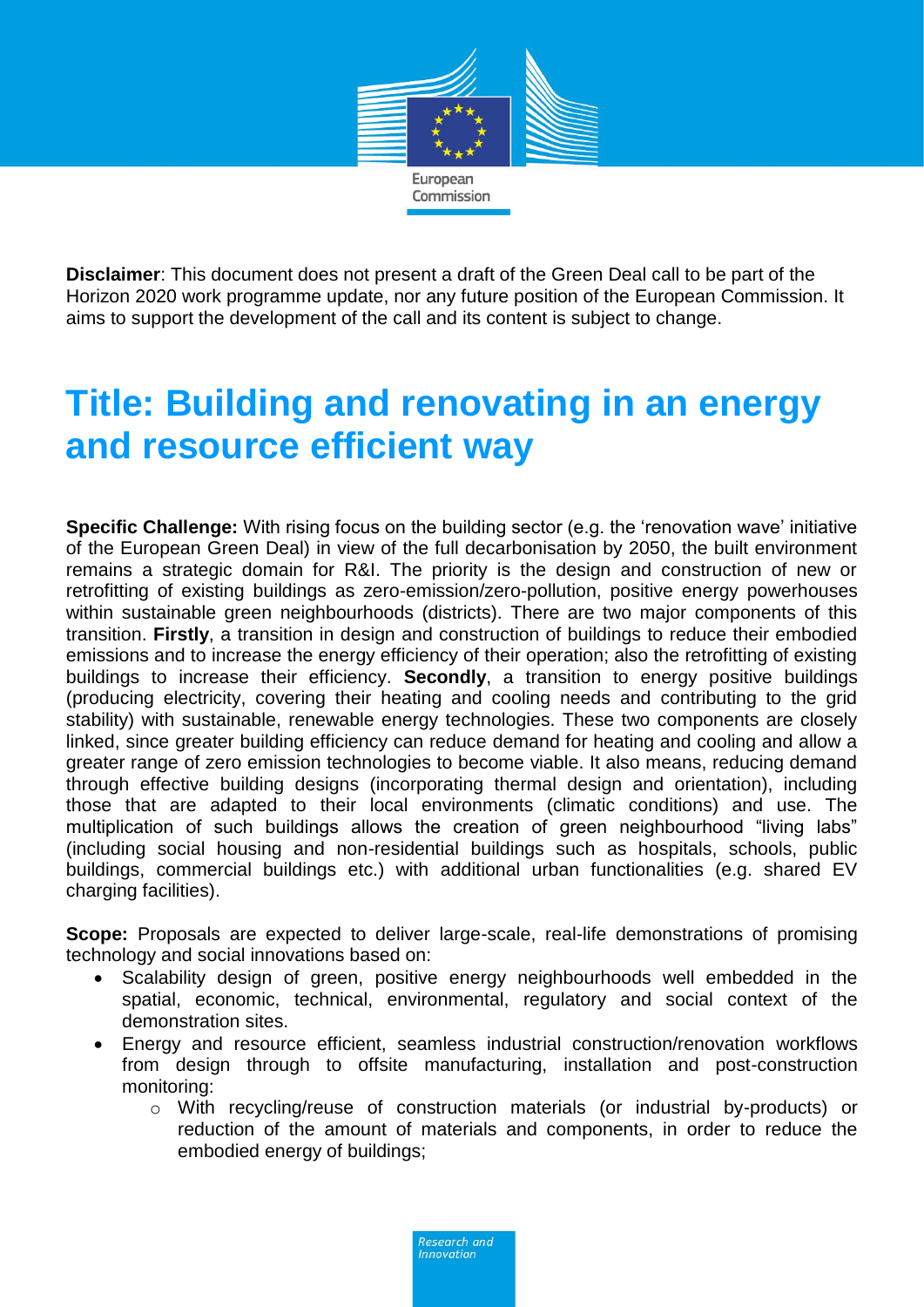- o Proving high replicability, reduced maintenance costs and long-term performance as well as and socio-environmental performance (e.g. air quality/natural ventilation, natural lighting, etc.);
- o Minimizing disruption for building occupants and the time spent on site;
- o Delivering post-construction / renovation monitoring of operational energy performance, durability of the construction/renovation components.
- Sustainable and highly energy-efficient building designs (incorporating thermal design and orientation), adapted to local environments and climatic conditions; active-passive solutions for the building envelope, with:
	- o Digital methods of design and construction (e.g. building information modelling);
	- o Innovative and more energy efficient Building Integrated Photovoltaics (BIPV) converting structural elements/surfaces (e.g. facades, windows, roofs, etc.) into electricity-producing surfaces while satisfying building functions in addition to architectural and aesthetic considerations.
- Innovative and more energy efficient RES electricity generation in the buildings and at district level combined with urban service facilities (e.g. charging facilities) and highly energy efficient and cost effective RES heating and cooling solutions:
	- o PV (BAPV where BIPV is not an option);
	- o Reversible heat pumps with refrigerants, which are not greenhouse gases, or less developed clean heating options such as hydrogen.
- Energy storage systems (e.g. using second life batteries from electric vehicles) without limiting the use of living space (e.g. neighbourhood optimized storage including management systems for optimal integration, flexibility and interoperability with the grid).
- Highly energy-efficient building operation at reduced maintenance costs and long-term performance with the help of digital technologies for monitoring yield, energy system flexibility (matching demand to generation) and "peak shaving" at neighbourhood scale, as well as digital solutions to increase energy efficiency of building systems' and appliances' secure operation ensuring optimal comfort for users:
	- o Optimal dynamic matching of on-site renewable energy generation and building consumption;
	- o Smart home services, advanced automated controls, i.e., smart meters, smart water control, smart EV charging, smart elevators, smart security etc.; understanding the occupants preferred usage of the building and harmonise the buildings' interaction with its occupants;
	- o Integration between building energy management systems / building automation control systems, renewable electricity/energy generation, storage, urban service facilities and the grid:
	- o Potential for local flexibility to be aggregated and bundled; possibility to trade and commoditise energy flexibility creating new services and revenue streams for building owners/tenants;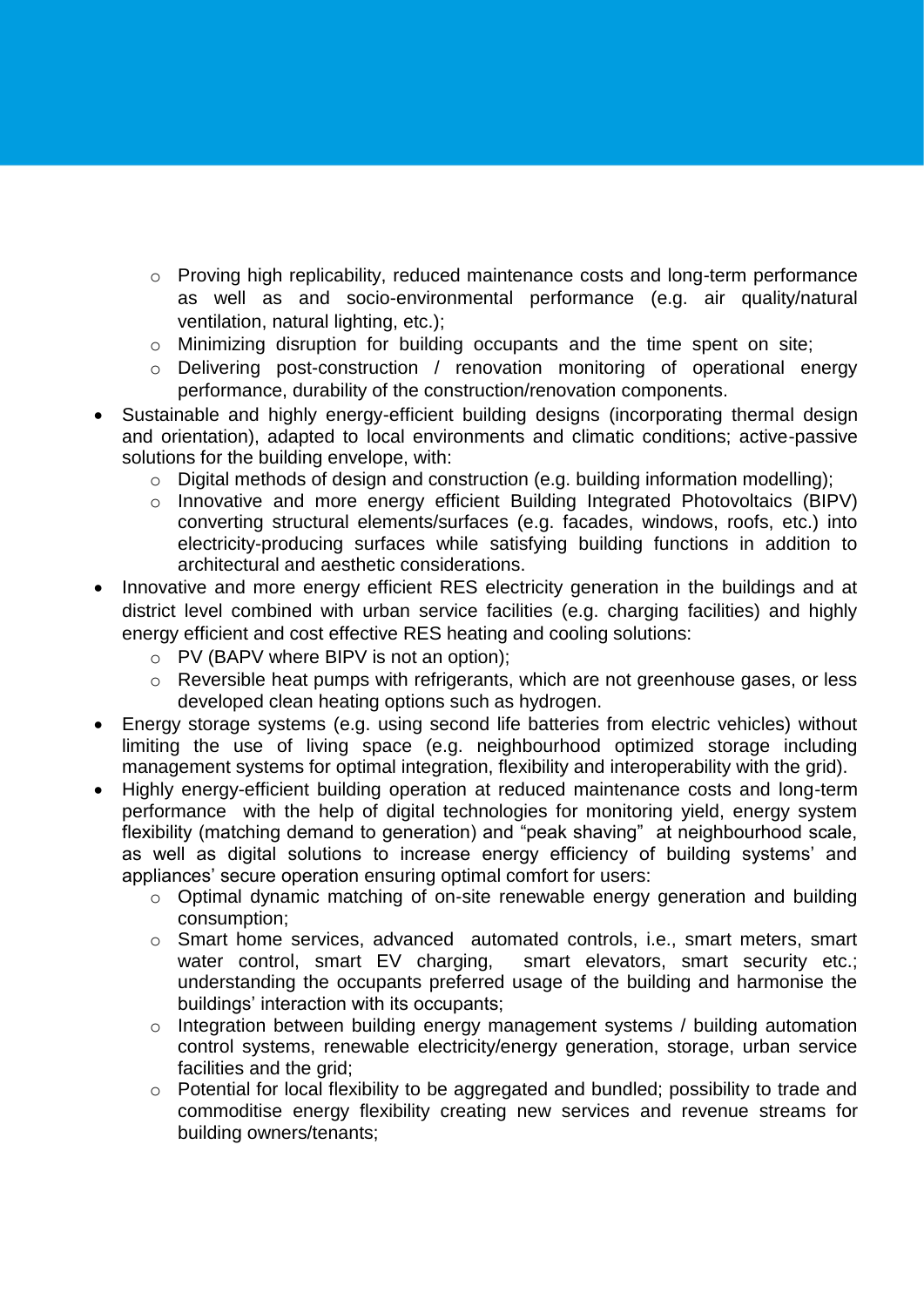- Citizen awareness raising, as well as, education and training for sustainability, conducive to competences and positive behaviour/good habits for a resource efficient and environmentally respectful energy use.
- Coordination on standards and regulatory aspects for efficiency of buildings and HVAC technologies.

The objective is to test, in view of scaling up and wide replication, those innovations across the whole value chain (from planning and design through manufacture and construction to end use including all relevant players, governance and financing institutions, planners, owners, architects, engineers, contractors, facility managers, tenants, etc.). Consequently adapt this value chain to new operation patterns resulting from the innovations (new business models and services, new usages, changed behaviour). The validation of the market and consumer uptake potential should be carried out in the form of real life "living-labs" and under regulatory conditions that are open to innovation. For this purpose, the project will set up (or use existing) innovation clusters in several different parts of Europe, where relevant with a link to other initiatives (e.g. R&I partnerships). Such innovation clusters need to include the local/regional/national value chain(s) able to demonstrate, evaluate and ultimately replicate the innovative solutions in different environment and market conditions, with due consideration of social, business and policy drivers. This will also ensure the validation of the innovations for different building types - residential (e.g. social housing) and non-residential (e.g. hospitals, schools, public buildings) - and various climatic zones.

Proposals are expected to bring the technologies from TRL 5 to TRL 7 at the end of the project.

**Expected Impact:** when compared to state of the art the innovative developed solutions are expected to bring the impacts listed below:

- Primary energy savings triggered by the project (in GWh/year);
- Investments in sustainable energy triggered by the project (in million Euro);
- High energy performance (nearly zero-energy level within the meaning of Directive 2010/31/EU) / positive energy buildings;
- Reduction of greenhouse gas emissions towards zero (in tCO2-eq/year) for the total lifecycle compared to current situation shown through cradle to cradle Life Cycle Assessment;
- Reduction of the embodied energy in buildings by 50 % without concessions with respect to energy consumption and comfort;
- Reduction of air pollutants towards zero (in kg/year) for the total life-cycle compared to current situation shown through cradle to cradle Life Cycle Assessment;
- Demonstration of high potential for replicability using new or existing innovation clusters incorporating the whole value chain;
- Shortened construction/retrofitting time and cost by at least 30%, in order to allow market uptake and social affordability;